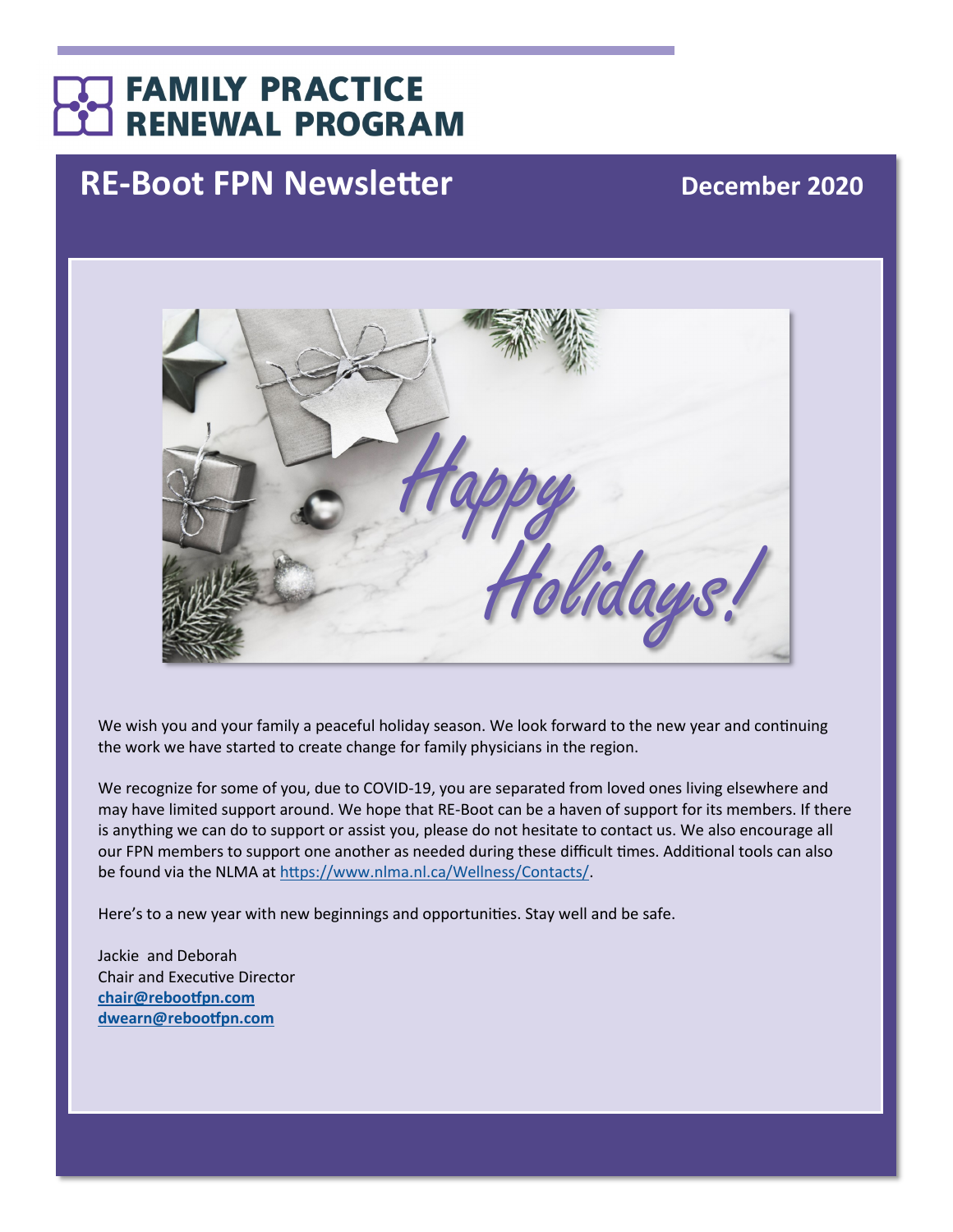#### *Introducing new Board Member – Dr. Omar Al-Aqidi*

Dr. Omar Al-Aqidi is from Baghdad, Iraq. He completed his MBChB degree from Baghdad University in 1997 and received his CCFP in 2016. Omar worked as a family physician and ER physician in Baghdad for 7 years. He then worked in various hospitals in Yemen until 2014 when he moved to the Grand Bank Health Centre. In September 2015 he began work in the Emergency Department at the Burin Peninsula Health Care Centre and became Clinical Chief of the Emergency Department in 2018. He is a Clinical Assistant Professor in the discipline of Emergency Medicine and Family Medicine, Faculty of Medicine and is preceptor of undergraduate and postgraduate medical students as well as an evaluator for the former CSAT program/CPSNL in the subject of emergency medicine. Omar's top priority is the improvement of emergency medicine in rural areas in response to the ongoing lack of doctors and the persistence of underservice of important medical specialties. He works to address this by promoting continuous medical education to the physicians working in the ER as well as enhancing optimum training to medical students. His wife is also a family physician working in St. Lawrence. He is a father of three girls and a boy. He enjoys reading, watching movies and exploring new places in the beautiful nature of Newfoundland.

#### *Are you tired of too much paperwork?*

In response to the increasing frustration and ever-growing volume of paperwork within physician's clinics, the RE-Boot FPN Board has prioritized creating a Less Paperwork working group. The first item is a response to requests from consultants for a new referral after one year. In November we sent members a draft message for input. We really appreciate the many questions and comments received. We heard your feedback and have adjusted our approach and the letter.

Instead of sending this message to ALL consultants, we are focusing on those who are making the request. Attached is an example letter you could use in response. If you prefer, the FPN will send a letter to the specialist on behalf of you, and your RE-Boot and Endeavor FPN colleagues. Please send the specialist's contact information to Deborah Wearn at [dwearn@rebootfpn.com](mailto:dawearn@rebootfpn.com)

Attached are three example letters that your colleagues have used over the years in response to (a) specialist's requests for re-referrals, (b) dentist's requests for anticoagulation suggestions and (c) specialist's requests to notify patients about their appointments. We share these with the hope that it may lessen the load for you and your team when responding to these requests.

- Re-[referral request Letter](http://familypracticerenewalnl.ca/wp-content/uploads/2020/12/2020.12.02_EXAMPLE_Re-referral_request.pdf)
- [Dentist re anticoagulant Letter](http://familypracticerenewalnl.ca/wp-content/uploads/2020/12/2020.12.02_EXAMPLE_Dentist_re_anticoagulant.pdf)
- [Request to inform patients of specialist appointment Letter](http://familypracticerenewalnl.ca/wp-content/uploads/2020/12/2020.12.02_EXAMPLE_Request_to_inform_patient_of_specialist_appt.pdf)

If you have any additional ideas for the working group to tackle, please email Deborah.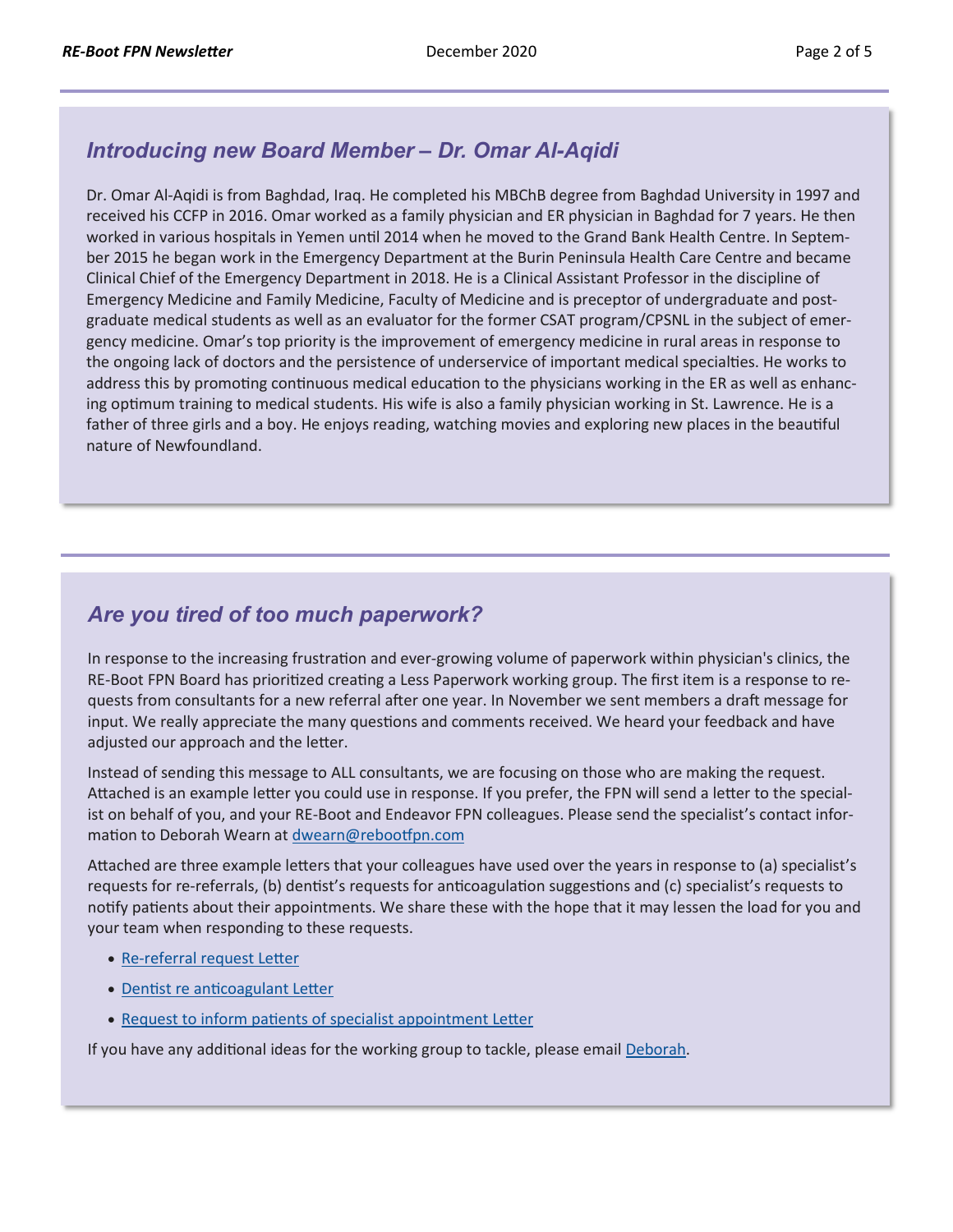#### *Wait Times*

| <b>DI Wait times</b>                     | <b>Burin</b>   | <b>Carbonear</b>                                                   | <b>Clarenville</b> |               |
|------------------------------------------|----------------|--------------------------------------------------------------------|--------------------|---------------|
| <b>Ultrasound</b>                        | 126            | 30                                                                 | 35                 | calendar days |
| <b>CT</b>                                | 14             | 50                                                                 | 10                 |               |
| Mammography                              | 7              | 65                                                                 | 84                 |               |
| <b>Bone Density</b>                      | $\overline{2}$ | 160                                                                | 53                 |               |
| <b>ECHO</b>                              | 190            | 115                                                                | 210                |               |
| <b>Burin specialist wait times</b>       |                |                                                                    |                    |               |
| <b>Specialty</b>                         |                | <b>Next available</b>                                              |                    |               |
| <b>Internal Medicine</b>                 |                | 5-Jan                                                              |                    |               |
| Pediatrician                             |                | 4-Jan                                                              |                    |               |
| Surgeon                                  |                | 4-Jan                                                              |                    |               |
| Obstetrician                             |                | 6-Jan                                                              |                    |               |
| Psychiatrist                             |                | urgent referrals only after discussion with<br>referring physician |                    |               |
| <b>Clarenville specialist wait times</b> |                |                                                                    |                    |               |
| <b>Specialty</b>                         |                |                                                                    |                    |               |
| <b>Internal Medicine</b>                 |                | 8 weeks                                                            |                    |               |
| Obstetrician                             |                | 5-8 weeks                                                          |                    |               |
| Obstetrician (Colposcopy)                |                | 5-8 weeks                                                          |                    |               |
| Surgeon                                  |                | within 8 weeks                                                     |                    |               |
| Surgeon (OPD)                            |                | 3-4 weeks                                                          |                    |               |
| <b>Holter Monitoring</b>                 |                | 6 weeks                                                            |                    |               |
| <b>Sleep Studies, PFTs</b>               |                | 8 weeks                                                            |                    |               |

## *Mental Health and Addictions Systems Navigator*

The mental health and addictions patient navigator has knowledge of all mental health and addictions services provided by the health authorities and the community and a great resource for family physicians. The navigator helps consider options and find the right mental health and addictions service as well as connecting to necessary services or programs. They provide services to individuals of any age, families, and professionals.

Hours of Operation: Monday to Friday, from 8:30 a.m. to 4:30 p.m. Telephone: 709-752-3916 or toll-free at 1 877-999-7589; video relay service (VRS) calls are welcome. Email: [barry.hewitt@easternhealth.ca](mailto:barry.hewitt@easternhealth.ca)

• [Mental Health and Addictions Poster](http://familypracticerenewalnl.ca/wp-content/uploads/2020/12/MHA-Services-Directory-Eastern-Region.pdf)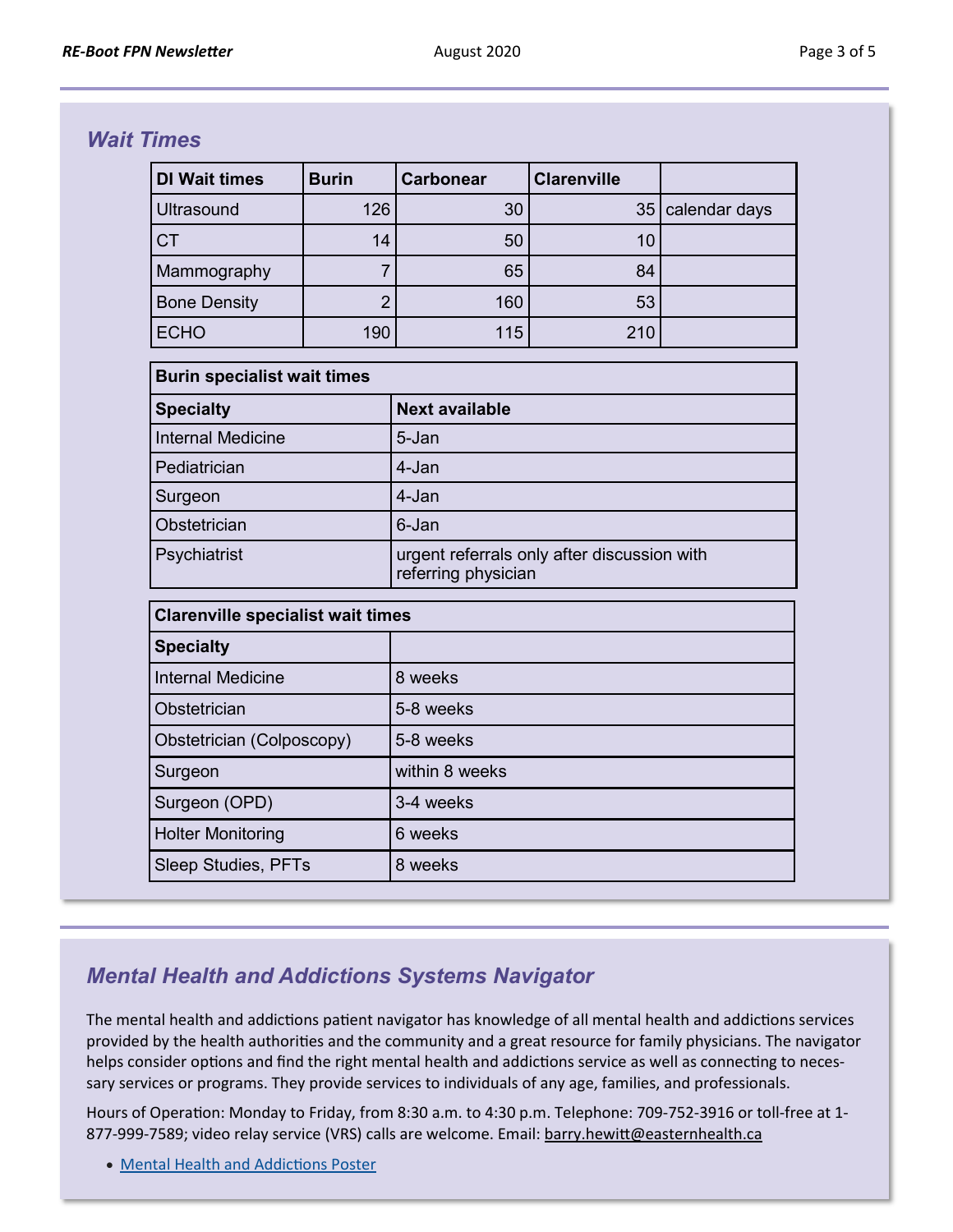#### *Conception Bay North Palliative Paramedicine Pilot Project*

In collaboration with the Canadian Partnership against Cancer and the Canadian Foundation for Health Care Improvement, Eastern Health has developed a new model of paramedic care for palliative care patients. The project was launched in the St. John's metro region in April 2019 with a focus of providing in home treatment for patients receiving a palliative approach to care (e.g., patients living with cancer and life limiting chronic diseases such as COPD and congestive heart failure).

Through specifically designed palliative care guidelines, paramedics are now able to treat a variety of symptoms in home including things such as pain, shortness of breath and nausea/vomiting, while also managing general decline and transition to end of life care without transport to hospital. In June 2020, the project expanded to also provide in home treatment for non-urgent health concerns for residents living in Personal Care Homes in consultation with the patient's primary physician.

Over the last year and a half, the Paramedics Providing Palliative Care Program has grown substantially, and paramedics have responded to over 1200 calls into the program. Of these calls, 81% have resulted in successful in-home treatment without transport to a health care facility and have had extremely positive patient outcomes. In working towards the development of a provincial model of the Paramedics Providing Palliative Care Program, we will be piloting the program in the Rural Avalon beginning in 2021. This pilot will take place over a 6-month period and will use a single Advanced Care Paramedic model.

CBN area physicians interested in learning more about this program and participating in a focus group to further inform the development of the pilot please contact Deborah at [dwearn@rebootfpn.com](mailto:dawearn@rebootfpn.com?subject=Conception%20Bay%20North%20Palliative%20Paramedicine%20Pilot%20Project) Focus group session: **Tuesday, January 12 at 5pm**.

## *Family Practice Renewal Program Survey—Holiday Extension*

On November 24, a survey was released to gather information about physicians' experiences with FPRP. The survey has currently collected 92 responses, with **fewer than 5 responses from physicians in the RE-Boot FPN**. In order to gather additional responses, the survey will remain open over the holiday season, until January 6. If you have not already done so, please take time to complete this survey to ensure that experiences of family doctors across the province and from each region and FPN are well-represented. Your input is key to evaluating and improving each component of the Family Practice Renewal Program.

You can access the survey at the following link:<https://www.surveymonkey.com/r/FPRPSurvey2020>

**Please note also that we are offering a chance to win a \$200 gift certificate to the restaurant of your choice to those who complete the survey and wish to be entered into the draw.**

## *FPRP Notices*

For recent notices from the FPRP, please click the following links:

- **November 23/20** [Deadline Extended for Family Practice Network Med Access Users:](http://familypracticerenewalnl.ca/wp-content/uploads/2020/12/2020.11.23-Deadline_extended_Health_Myself_and_EMR_Virtual_Visit-1.pdf) Free 18-[Month Subscription Opportunity for Health Myself and EMR Virtual Visit](http://familypracticerenewalnl.ca/wp-content/uploads/2020/12/2020.11.23-Deadline_extended_Health_Myself_and_EMR_Virtual_Visit-1.pdf)
- **December 10/20** [Expression of Interest—Educational Development Group](http://familypracticerenewalnl.ca/wp-content/uploads/2020/12/2020.12.10-EOI-Educational-Development-Group-1.pdf)